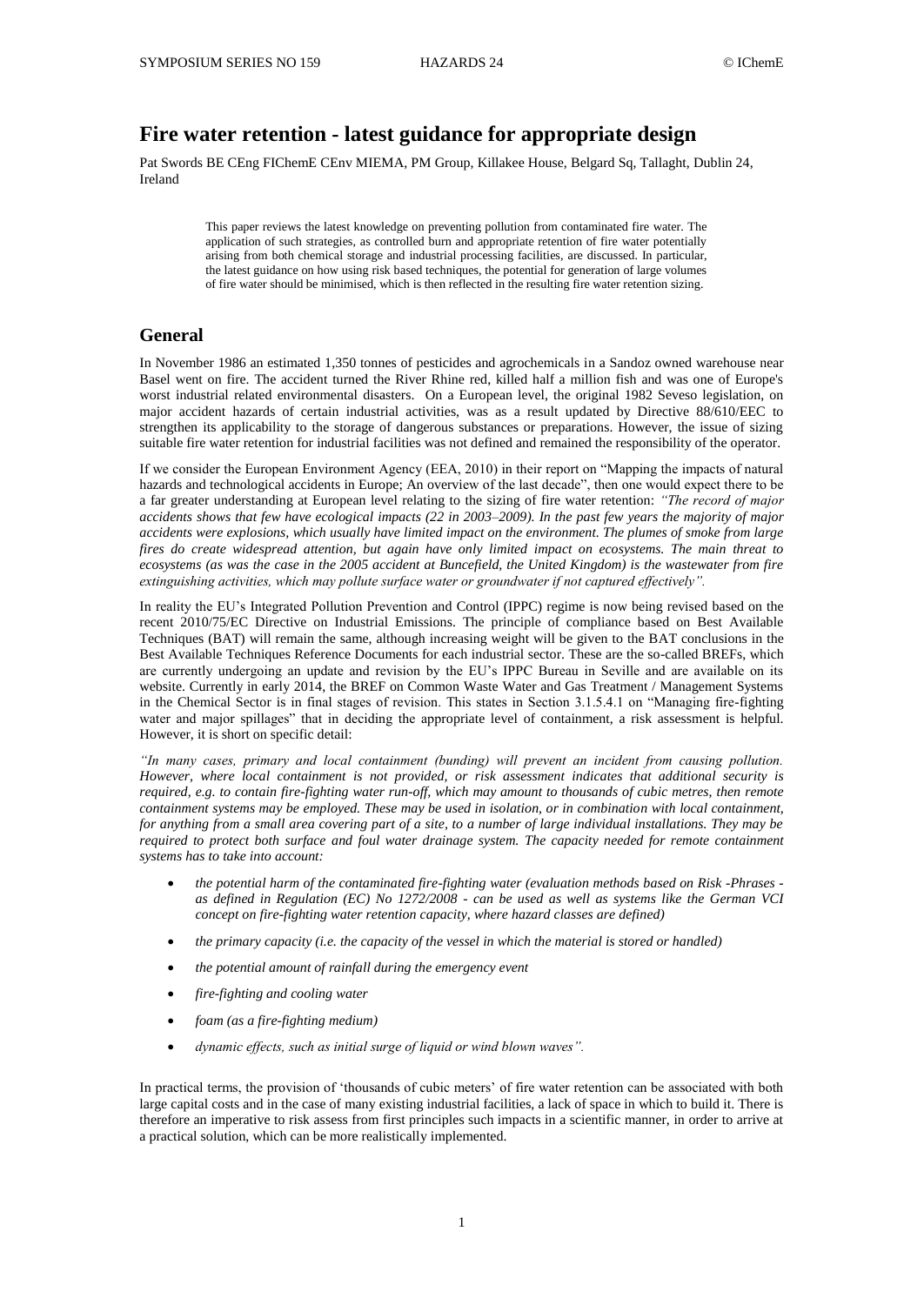## **Guidance from UK and Ireland**

Fortunately, in particular in Central Europe, the guidance now available, once correctly applied, assists greatly in this area. However, if we first consider the available guidance in the United Kingdom, this is based around Pollution Prevention Guidance (PPG) notes produced jointly by the Environment Agencies for England, Wales, Scotland and Northern Ireland and available on their websites, in particular PPG 18 and PPG 28. PPG 18 is entitled Managing Fire Water and Major Spillages and while short on specifics, states in relation to fire fighting strategies and run-off management that:

*"The Plan may consider fire fighting strategies and possible methods of reducing the amount of firewater run-off generated, for example by the use of sprays rather than jets, controlled burn and the possible re-cycling of fire-fighting water, where safe and practicable to do".*

This is clearly highly sensible, in that reduction at source should always be the first option. Indeed, along with the obvious methods of avoiding the fire outbreak in the first place and reducing its potential to spread, the fire should also be fought with the minimum amount of fire water. This naturally minimises the environmental impact. PPG 28 takes this concept a step forward in that it addresses more specifically the concept of controlled burn, and clarifies:

*"The decision on how to conduct fire fighting operations is governed by the principles of common law relating to reasonableness. In practice, this means there are likely to be circumstances such as the protection of public water supplies, where it would be reasonable for the Fire and Rescue Service Incident Commander to decide to cease - or limit - fire fighting operations because the consequences of continuing would be worse than the destruction of property".*

A good example of the above was illustrated to PM Group during technical assistance work involving the EU accession of Croatia. The thermal power plant in Osijek, located not far from Vukovar, sustained in 1992 during the Croatia – Serbian war some extensive shelling. This set the tank farm ablaze and released an estimated 7,500 tonnes of heavy fuel oil. It was estimated that some 200 x 300 m of clay type soil in the area was contaminated at the time, but little dispersion occurred with no contamination of the River Drava, located just under a kilometre away, which is a major tributary of the Danube and a source of drinking water for the area. Currently there is no evidence of contamination and the tank farm has been rebuilt with two 10,000 m<sup>3</sup> storage tanks and one 20,000 m<sup>3</sup> tank and the power station returned to operation.

It is useful to contrast this with the situation at Buncefield. In Osijek, no fire fighting occurred, due to the shelling which was occurring, so there was in essence a complete burn-out scenario. While the fire and resulting explosion at the fuel depot at Buncefield North of London in 2005, was on a far larger scale, high volume pumps were used to extract 25 m<sup>3</sup>/min of water from a reservoir 2.4 km from the fire, with six more high volume pumps deployed at various locations to serve as boosters. Following the accident the Environment Agency declared Buncefield a Major Accident to the Environment (MATTE), as the chalk aquifer under the site was contaminated to a distance of more than 3 km away. Currently the polluted groundwater is being pumped out through several boreholes and treated to remove fuel and fire fighting foam residues. This remediation work is costing € 1.1 million a year and will have to continue for many years (Nicholas, 2013). As regards lessons learnt, it was clear that a controlled burn strategy could have been more effectively applied and this led to a revision of PPG 28 on controlled burn by the Environment Agency.

In Ireland, the draft guidance produced by the Environmental Protection Agency (EPA, 1995), results in unrealistically large retention volumes, as it specifies an inclusion of at least 50 mm of rainfall over the total plant area. Indeed, there is no doubt that the adversarial 'common law' system in some Member States leads to a very conservative and non-specific level of guidance from the regulatory authorities. Fortunately, the 'civil law' system found in Central Europe leads to a more prescriptive and less adversarial approach and there is no doubt that the guidance there, which is addressed below, is far more useful in terms of allowing one to complete a risk assessment and size the necessary retention volume.

# **German LöRüRl Guidance**

It was not surprising that Germany, which bore the brunt of the pollution on the Rhein from the Sandoz fire, developed a building regulation by 1992 on fire water retention (LöRüRl, 1992): "Rules for the Calculation of Fire Water Retention Facilities with the Storage of Materials Hazardous to Water". This guidance was developed from the project group 'Fire Protection in Industry Buildings' from the expert commission 'Construction Supervision' at ARGEBAU, which is the working group of German provincial (Länder) ministries competent for construction. It was then adopted as a building code by each of the 16 Länder in Germany and remains in force to this date without any subsequent alteration.

The key aspect of the LöRüRl guideline is that it is risk based, with the primary consideration being the water hazard classification of chemical substances being stored. The German legislation (VwVwS, 1999) requires that installations for handling chemical substances, which constitute a hazard to water, must be built and operated in such a manner that no contamination of waters, or any other detrimental change in their properties can occur. To ensure this, substances used in such installations must be tested and classified for their water-hazardous properties.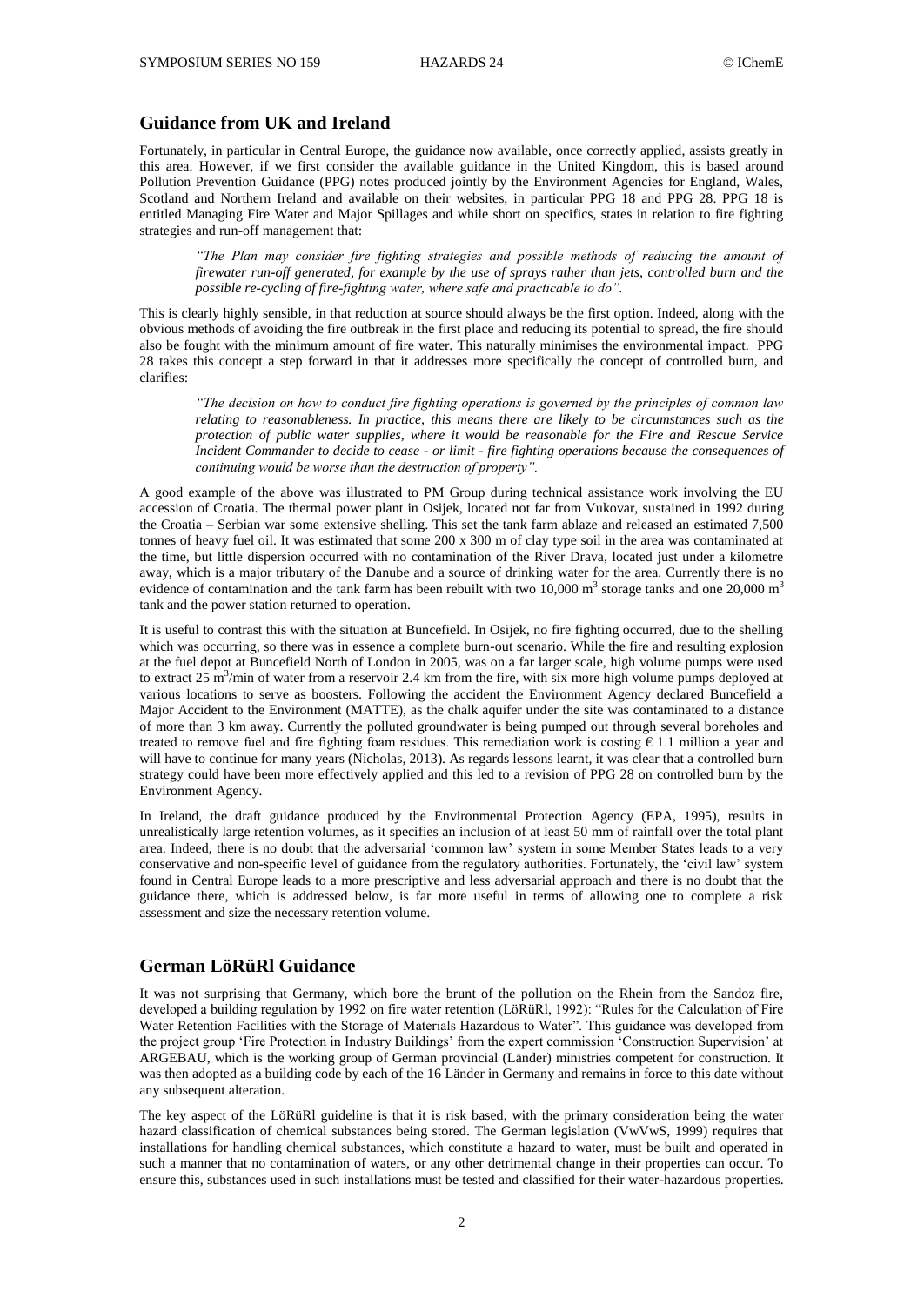The Federal Environment Agency (Umweltbundesamt) maintains a detailed classification list on its web site. It also provides the procedures for classification of the material directly from the eco-toxicity parameters and / or by the utilisation of the EU's Risk Phrases for Classification and Labelling of Dangerous Substances and Preparations. Indeed, there is also a simple classification rule for mixtures. All products sold in Germany have to be checked for the Water Hazard Classes (WGK) and the classification has to be noted in the Safety Data Sheet. There are three Water Hazard Classes (WGK):

- WGK 1: low hazard to waters
- WGK 2: hazard to waters
- WGK 3: severe hazard to waters

The LöRüRl guideline only finds application if the storage quantity in each storage section exceeds 100 tonnes of WGK 1; or 10 tonnes of WGK 2; or 1 tonne of WGK 3. For this calculation, where a mixture of substances occurs; 1 tonne of WGK 3 is considered equivalent to 10 tonnes of WGK 2 and 1 tonne of WGK 2 is considered equivalent to 10 tonnes of WGK 1. The guideline then considers:

- The type of fire brigade (whether public fire brigade or a dedicated work's fire brigade).
- The fire protection infrastructure (fire detection, automatic sprinklers).
- The surface area of the storage section.
- The height of the stored goods, the density of storage and the storage quantity.
- The type of store (in the open air, in buildings and the number of floors in the building, in moveable drums, in moveable and fixed vessels)

There is a clear trend that if inherent safety is applied, such as improved fire detection and response, reduced size of storage section, etc. then there is a corresponding reduction in the size of the retention volume, which has to be provided. Note: A storage section is defined as part of a store, which:

- In buildings is separated from other rooms through walls and roofs.
- In the open is separated through corresponding distances or through walls.

Indeed, the maximum permissible size allowed for a storage section for WGK 1 materials, commensurate with the highest fire protection levels, is 4,000 tonnes or 4,000  $m^2$  of storage area. Furthermore, the key table in the LöRüRl guideline relates to the retention volume required for storage of WGK 1 materials up to a height of 12 m, where for the lowest level of fire protection, the corresponding retention volume for the largest storage section size  $(>1,000)$  $\text{m}^2$ ) is 500 m<sup>3</sup>. While the guideline does not specifically apply a rainfall allowance, with storage of material of WGK 2 the given values for the volumes in the table are to be multiplied by a factor of 1.5 and with storage of material of WGK 3 by a factor of 2. There is no doubt that this guideline, which over twenty years later is still in force, has stood the test of time. It was also formally adopted by the authorities in Luxemburg, while in practice it is also routinely used for completing fire water risk assessments in Austria and Switzerland.

In Switzerland, there are additionally the "Tank Farm - Guidelines for the Chemical Industry", published by the Basel Chemical Industry (TRCI, 2009). They are applicable to storage facilities and plant tank farms in the chemical and pharmaceutical industry and are listed as Engineering Rules by the Swiss Federal Office for the Environment (BAFU). They contain a good section on design of fire water and tank cooling requirements, which states that:

*"Sufficient water should be available for tank cooling to operate the deluge spray system for 20 min at maximum capacity or, in case of a catastrophe, for up to 2 hours at 50% capacity, for bed foam blanketing at least 10 min".*

This reflects the trend in Central European guidance that the fire should be fought aggressively in the initial phase, over the two hour timeframe, but in excess of that other solutions, such as controlled burn should be utilised.

## **Guidance from Province of Hessen**

There is also the indisputable fact that while the LöRüRl guideline is extremely useful for circumstances where one is storing dangerous substances, it is not written for the circumstances of production plants or similar processing facilities. Although it is recognised that one could use it in an analogous type manner. However, by 2011 there was a direct calculation method developed by the German province (Land) of Hessen (Hessenweit abgestimmte Empfehlung, 2011) for industrial sites based on empirical data or assessment of the fire load.

In the first case empirical data exists on the typical amount of fire water to be applied and the percentage which evaporates. This derived from the guidance issued in 1988 by working group of the German professional fire brigade managers (AGBF) on fires in industry and commercial buildings. In relation to the necessary extinguishing water at the investigated fires where no automatic systems were installed, for fire areas of less than 100  $\text{m}^2$ , an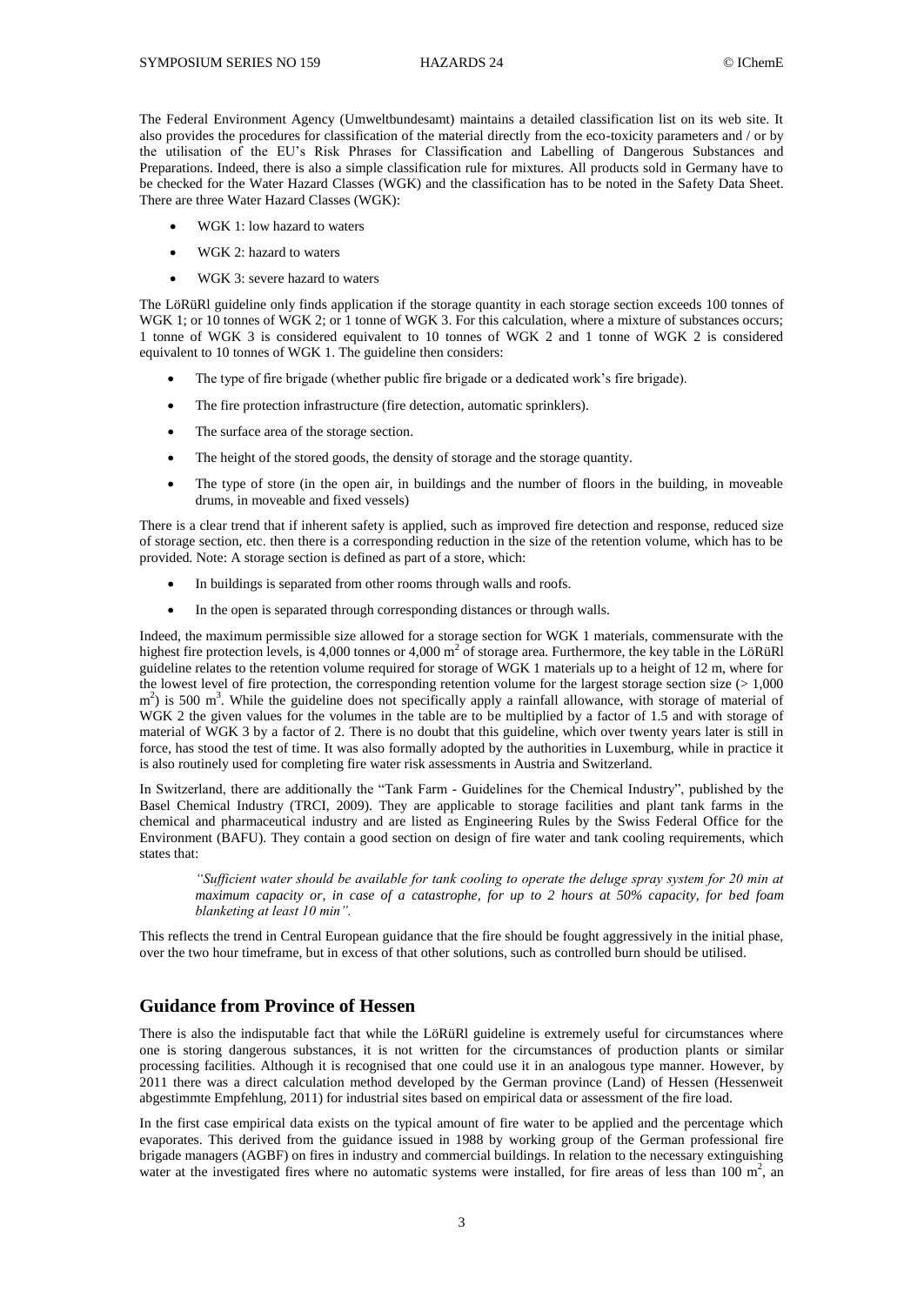extinguishing rate of 10 1 / min/m<sup>2</sup> was evaluated. For fire area of  $100 - 200$  m<sup>2</sup> the extinguishing rate sank to 3 1  $\gamma$ min<sup>2</sup> and remained up to 2,400 m<sup>2</sup> as a constant. 70% of the fires, for which the fire surface area was larger than 200 m<sup>2</sup> and less than 600 m<sup>2</sup>, were extinguished within a maximum of 90 minutes. Furthermore, based on research by the fire research centre of Karlsruhe, it can be assumed that half of the applied extinguishing water evaporated. Given this, the following calculation formula can be derived for fire surface areas of 200 to 600  $m^2$ .

Retention volume  $(m^3)$  = Fire surface area  $(m^2)$  x 0.135 *(1)* 

(For a fire surface area of  $200 - 600$  m<sup>2</sup>)

For fires with surface areas greater than  $600 \text{ m}^2$ , the extinguishing phase lasted with  $65\%$  of cases for longer than 90 minutes, therefore an extinguishing time of a minimum of two hours must be applied and correlates with the time frame for which the extinguishing water must be safely provided. In this timeframe, it is also possible to apply additional measures for fire water retention. As a result one derives:

Retention volume  $(m^3)$  = Fire surface area  $(m^2)$  x 0.18 *(2)* 

(For a fire surface area of larger than  $600 \text{ m}^2$ )

It is accepted with this method that it is a strongly unified calculation method, for which particular risk factors, such as high fire load, are not considered. If there is a presence of particularly flammable water hazardous materials, combustible building components or other particular combustible material, then the second calculation method based on the calculation of fire load is recommended. In this case the fire load of the building itself and its contents are assessed in GJ and related to the heat binding capacity of water  $(2.6 \text{ GJ/m}^3)$ . For each fire compartment the mobile fire load  $Q_m$  (products, storage media, equipment objects, etc) and the immobile fire load Qi (building fire load, insulation, cladding, etc) are to be considered.

$$
Q_{\text{tot}}[Gj] = Q_{\text{m}}[GJ] + Q_{i}[GJ] \tag{3}
$$

The fire loads can be investigated in an analogous manner to DIN 18230, while if there are a number of fire compartments within the relevant object, the determining condition is the fire compartment with the highest fire load. Furthermore, it can be assumed that only half of the extinguishing water reaches the fire and is available for extinguishing. Therefore, for the necessary water for fire fighting, what is calculated in the above manner must be doubled. Half the applied water is associated with heat transfer and evaporation, the other half remains as contaminated fire water and must as a consequence be retained. For the necessary fire water retention volume  $R_{fw}$ the evaluated fire load  $Q<sub>tot</sub>$  is divided by the heat binding capacity of water (note units used):

$$
R_{\text{fw}}[m^3] = Q_{\text{tot}}[GJ] / 2.6 [GJ/m^3]
$$
 (4)

The same guidance recognises that there are additional factors of influence on the retention volume. Firstly, the same correction factors are applied as in the LöRüRl guideline, namely a factor of 1.5 for WGK 2 and a factor of 2 for WGK 3. It is also recognised that the presence of automatic sprinklers prevent the spread of a fire. According to the industry construction regulation, an extinguishing quantity of 96 m<sup>3</sup>/h, provided over the hour, suffices with the presence of an automatic fire extinguishing system.

This relates with surface areas of up to  $2,500 \text{ m}^2$  to a halving and with larger areas a quartering of the extinguishing requirement on the basis that 96% of all fires are extinguished by sprinkler plants, in which with 70% only four or fewer sprinkler heads are opened. On this basis it can be assumed, that the fire surface area will not exceed a size of 400  $\text{m}^2$ , which therefore leads to a capping of the necessary fire water retention requirement. Indeed a capping to an area of 400 m<sup>2</sup> appears as logical. Hence, on average a sprinkler head provides 10 l min/m<sup>2</sup> of water for which the above calculation formula could be applied up to an area of  $400 \text{ m}^2$  and for larger areas by applying the value of 400  $\text{m}^2$ . This value correlates with the CEA, European insurance and reinsurance federation, recommendation that the fire compartment is predominately to be equipped with automatic fire extinguishing.

In a similar manner the time frame for beginning the fire fighting determines the spread of the fire and thereby the fire surface area. A recognised works fire brigade must be able to deploy within five minutes to the fire location; under such circumstances the fire dispersion and resulting fire surface area is reduced. The investigations of the German professional fire brigade managers (AGBF) in 1988 have shown that with the presence of a works fire brigade the fire surface area can be limited to a size of 400  $m<sup>2</sup>$  and therefore this caps the volume of fire water retention required. However, these circumstances do not apply to higher fire dispersion velocities, such as by an explosion or detonation with a consequential fire. Whether such circumstances apply, has to be determined by risk assessment, if not the  $400 \text{ m}^2$  can be applied.

#### **Association of Cantonal Fire Insurers (VKF)**

This Swiss association, which publishes in German and French, has a publication on the evaluation of fire compartment sizes in relation to industrial and commercial buildings (VKF, 2007). The fire hazard (B) is defined as the product of all the relevant hazards (P), divided by the product of all the protective factors (M). The potential hazard (P) can be evaluated from: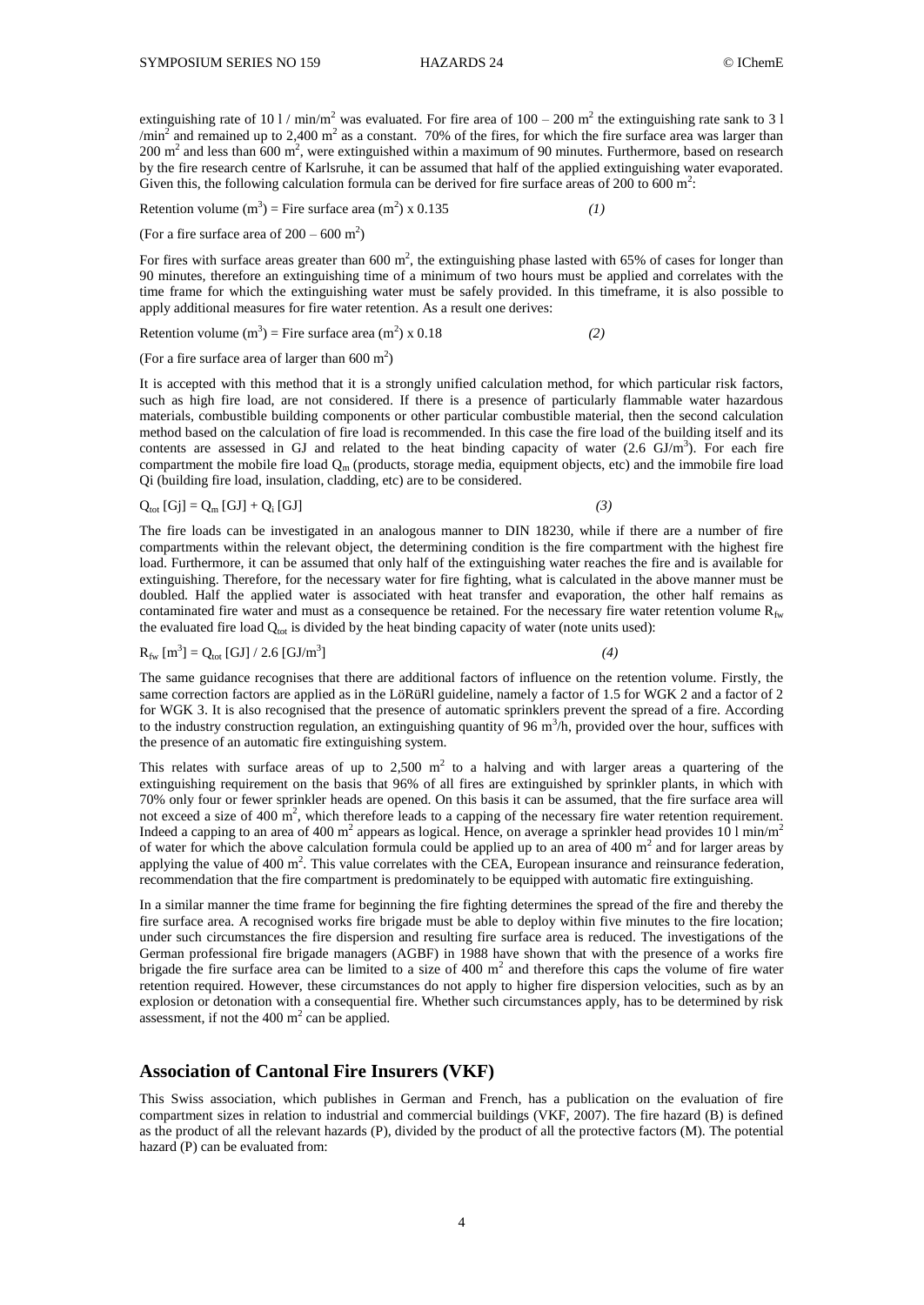- The hazard from the contents is derived from; the mobile fire load (q) by the flammability (c) by the smoke formation (r).
- The hazard from the building is derived from the immobile fire load (i) by the gross area factor of the fire compartment (g).
- The multiplication of two above leads to P

 $B = P / [N xT]$  where: (5)

N are the normal measures, such as fire brigade, internal hydrants, reliability of fire water supply, distance to hydrants, accessibility of the building / fire compartment.

T comprises the technical measures, such as fire detection and alarm, sprinklers, double protection (fire detection and sprinklers).

The effective fire risk  $R_e$  is derived by multiplication of B above by an activation factor A. This factor relates to the operational components which are present, such thermal, electrical, mechanical and chemical. In addition sources of hazards including those from human behaviour, such as the system, the maintenance, discipline with hot work, smoking, etc. An acceptable fire risk is  $R_a = 1.0$  and a sufficient fire safety occurs where  $R_e \le R_a$ .

Clearly there is sophistication in this process, in particular the detailed table for the recommended values in  $MJ/m<sup>2</sup>$ for the fire load of different types of installations, such as in the chemical industry, offices, wood processing, food processing, etc. In addition the factors (c), (r) and A above are provided. Similarly data is provided on the heating value in MJ/kg for a wide range of materials ranging from solvents to foodstuffs to plastics. There is no doubt that this comprehensive data finds application in assessing the fire load requirements  $Q<sub>tot</sub>$  previously described in the Hessen methodology.

# **Planning and Construction of Fire Water Retention – German VdS Guideline**

In March 2013 the German insurance industry (VdS, 2013) published a comprehensive risk based guideline, VdS 2257, in relation to assessing fire water retention requirements based on the type and quantity of combustible materials, the fire detection systems, the type of fire brigade and the fire protection technical infrastructure. The scope of the guideline includes all hazards / risk in connection with the occurrence of contaminated fire water from industrial and commercial operations and installations, which is independent of the type and quantity of the material present. Note: Both production as well as storage facilities are included in this scope. The following are the functional steps of the VdS 2257 guideline:

- A hazard and risk analysis in Section 3 of the guidelines, which considers the material hazards and fire properties of the operational materials, construction materials, etc.
- If with the occurrence of a fire contaminated fire water can arise in a hazardous quantity, the necessary fire water can be calculated according to Section 4.
- In order to avoid and control the damage from contaminated fire water organisational measures should be examined, which are described in Section 5.2.
- If the organisational measures are insufficient, technical or constructional measures for fire water retention are to be foreseen (Sections 5.3 and 5.4).
- The requirements for erecting and installing, as well as inspection and maintenance, of fire water retention facilities are described in Section 6.
- The measures in case of an accident are described in Section 7.
- The measures for analysis and aftercare / disposal of the contaminated fire water are addressed in Section 8.

Clearly Sections 3 and 4 are is of most interest to design engineers. These are themselves broken down into the following steps:

- The evaluation of the material properties, including a qualitative assessment of the combustion byproducts, i.e. pollutants can arise from the operational materials, from the extinguishing materials and possibly can arise from combustion by-products.
- Evaluation of the combustion properties, such as flashpoints, heating values, fire spread velocities, quantity / fire load.
- Evaluation of further relevant criteria, such as operational environment (water protection area, ecosystem), extinguishing medium (foam materials), drainage system, fire protection technical infrastructure, construction related conditions for the retention of arising fire water (e.g. cellar, bunds, wastewater treatment plant / drainage).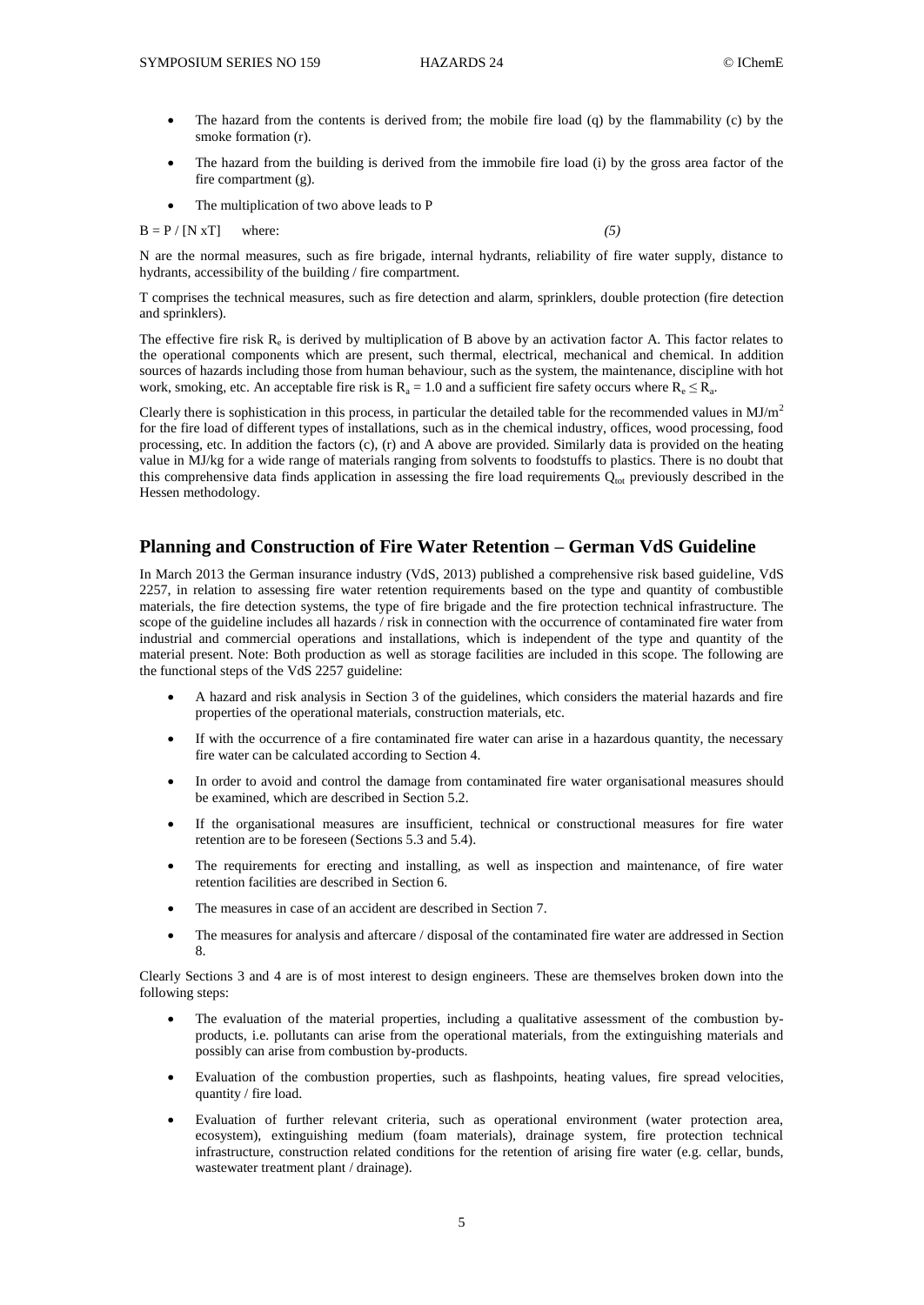- Hazard and Risk analysis / evaluation. This is first completed in a coarse matter by a Matrix approach to determine if measures for fire water retention have to be applied. If a predominately medium and high evaluation of the material hazard potential occurs it is necessary to complete then the more extensive evaluation of the fire properties as well as further criteria.
- Fire water retention should be therefore foreseen, if with the total evaluation a hazard potential manifests itself, which through the available operational and / or organisational measures cannot be compensated.

The actual calculation of the contaminated fire water is based on a similar approach to that described previously for Hessen and for ease of use is contained in a calculation sheet VdS 2557a, which can be downloaded from the web and filled in. The relevant formula is based on:

 $V = \{(A<sub>tar</sub> x SWL x BAF x BBF) + M\} / BSF where:$  (6)

- $\bullet$  V [m<sup>3</sup>] is the calculated volume of contaminated fire water to be retained
- $\bullet$  A<sub>tat</sub> [m<sup>2</sup>] is the actual surface area of the fire section
- SWL  $[m^3/m^2]$  is the specific water input
- BAF is the fire section area factor [dimensionless as provided in VdS 2257]
- BBF is the fire load factor [dimensionless as provided in VdS 2257]
- $\bullet$  M [m<sup>3</sup>] is the quantity of all liquid production, operational and storage related materials with or without a WGK classification in each of the fire sections being considered.
- BSF is the fire protection factor [dimensionless as provided in VdS 2257]

Indeed, what is of importance to note is the conclusion of Section 4 in that if the evaluated fire water volume exceeds 1,000  $\text{m}^3$ , it is strongly recommended to reconsider the evaluation, with the limiting of the fire section areas and the installation of stationary fire extinguishing systems.

## **Options for Fire Water Retention**

Clearly the design basis for calculating fire water retention has greatly evolved in Central Europe. Equally so are the possibilities for implementing such a retention volume. The Hessen guidance in Annex 3 identifies that such facilities can be divided on the basis of their functionality into groups. For new facilities it is fundamentally required that systems of Group I and II are applied, as these require neither organisational nor personnel related additional measures to guarantee their application. Group I, the self-acting effectively constructed systems comprise:

- a) Construction of the storage area as a bund (alternatively with door threshold, ramps)
- b) Construction of the storage area as a bund in under-floor design
- c) Retention volume in a suitable cellar floor with free drain down
- d) Drain system or drainage area / slope area into adjacent bund.

Group II systems comprise automatically activated stationary technical systems. These are systems with which the necessary retention volume is guaranteed after the implementation of technical measures, which are automatically activated and set into operation. Examples are automatically applied fire water barriers, which in the case of fire, and its detection by such as smoke or heat detectors, are automatically steered into position.

- a) Fire detector (smoke) activated extinguishing barrier, e.g. in a storage section an automatic barrier, such as at a door, can be activated into position.
- b) Liquid driven spill barrier. The fire water as it runs out automatically raises the spill barrier, without any external energy being required.

Group III systems comprise non-automatically activated stationary technical systems, which are systems in which the necessary retention is only guaranteed after the implementation of organisational and technical measures.

- a) Manual swinging barriers. In the case of emergency, these can be manually swung into their functional state, although this can be problematic as it requires entry to the area of hazard. Furthermore, outside of operational hours, the barriers should be put into position.
- b) Manual insertable barriers. As above, but lifted rather than swung into place.

Group IV systems are mobile systems, in which the necessary retention volume is only functionally ready following the organisational and technical measures. The fire water retention system must first be brought to the point of use, for example: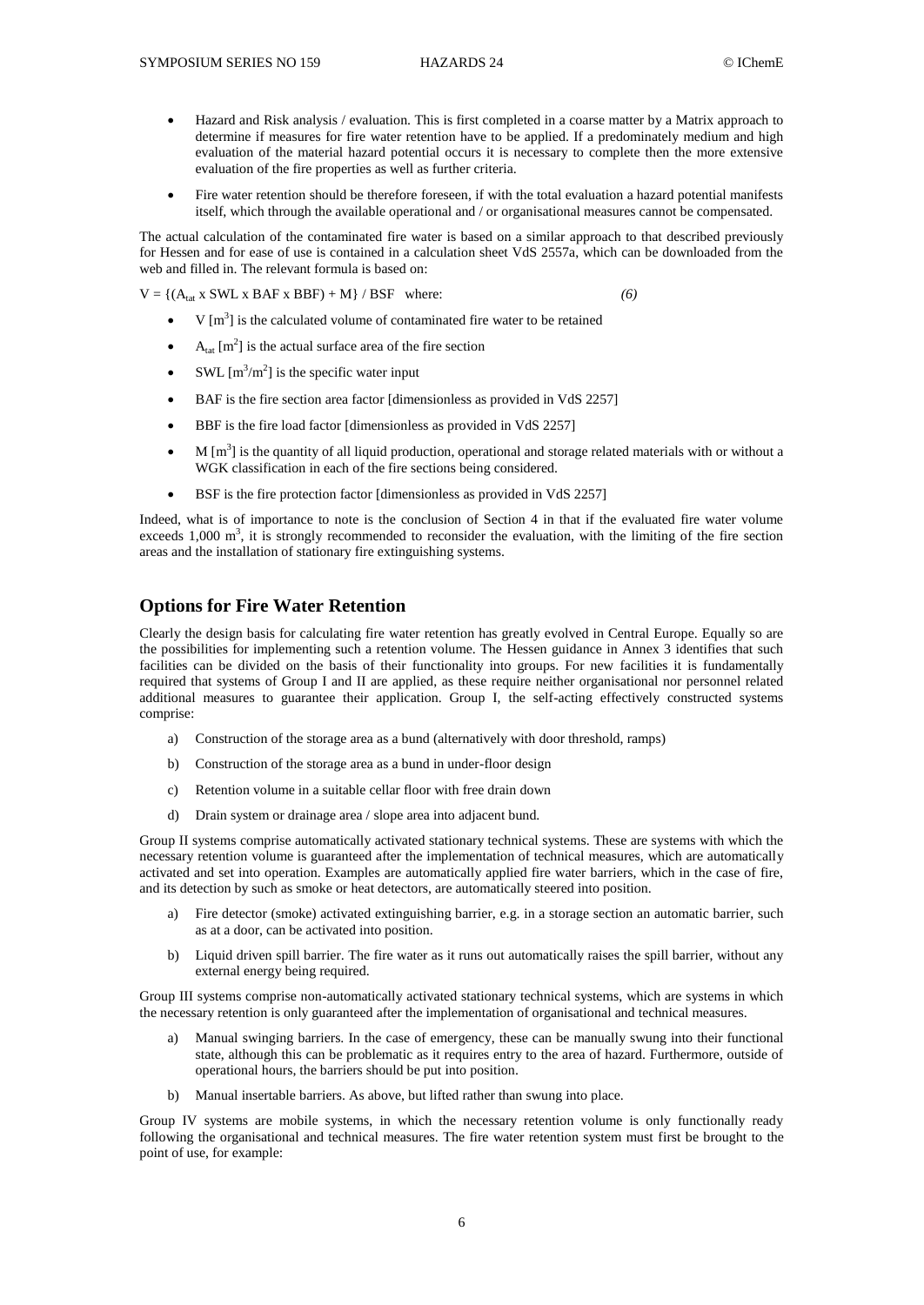- a) Mobile tube system, such as a double tube, which are filled with water at the relevant location. The static force of the retention system is guaranteed by the weight of the water in the filled hose. However, such systems are both labour and time consuming.
- b) Drain covers, which prevent the ingress of liquids into the drainage network. However, this doesn't necessarily guarantee a retention volume.
- c) Drain balloons, which can be inflated in the drainage system to seal it and thereby create a retention volume. However, in strong waste water flows the setting of these balloons can be problematic.





*Figure 1: Manual Swing Barrier at door and application of double tube mobile system*

Note: Not only are there a number of companies now providing such products but the VdS has also issued a guideline, VdS 2564-1, on the requirements and testing methods for stationary fire water retention barriers (VdS, 2004).

## **Conclusions and Future Developments**

What this article demonstrates is that there is an established and rational methodology now available for designing and implementing a risk based approach to retention of potential contaminated fire water. In particular the emphasis should be placed on controlling the size of the relevant plant / storage section and the application of systems for the rapid detection and commencement of fire fighting. This inherent safety approach not only reduces potential material loss, but also reduces the potential for environmental harm, thereby also reducing the requirements in relation to collection and storage of contaminated fire water. Indeed, for situations where it is unavoidable that there is a large fire load, such as in a solvent or fuel tank farm, then consideration should be given to strongly fighting the fire for the first two hours and if this is then unsuccessful, to then consider a controlled burn-out strategy. Experience has repeatedly shown that while the plumes of smoke from large fires do create widespread attention, they only have limited impact on ecosystems, a position which is very different from what the impact of large volumes of contaminated fire water can do.

There is no doubt that for many industrial installations, the construction of fire water ponds of thousands of cubic meters, based on a 'knee jerk' reaction to the fire water risk and the potential for simultaneous occurrence of extreme rainfall events, is simply not an option. The above analysis has already demonstrated how this is not risk proportionate and in particular regard has to be given to the developing situation with regard to the Environmental Liabilities Directive 2004/35/EC. This Directive is a framework to prevent and remedy environmental damage to protected species and habitats, water and land. While its implementation to date has been fragmented, coupled with a general lack of understanding of it by, industry, the general public and environmental NGOs, its scope and breath is very wide.

The principle behind the legislation is rather simple: An operator whose activity has caused the environmental damage or imminent threat of such damage should be held financially liable, in order to induce operators to adopt measures and develop practices to minimise the risks of environmental damage, so that their exposure to financial liabilities is reduced. Certainly in terms of the potential for fire water to occur in conjunction with an extreme rainfall event, a 'happy medium' has to be found between the costs of pollution prevention related to the worst case possible environmental incident and the insurance costs associated with the resulting environmental liabilities if that incident were to occur.

In other words if the cost of building retention for the extreme event is orders of magnitude above that of the cost of environmental liability insurance, then certainly the preferred approach for the operator is clear. In addition, it also has to be considered that the premium for the environmental liability insurance will be based on evaluation of the potential environmental incident, such as the sensitivity of the receptor, the nature of the facility, the fire